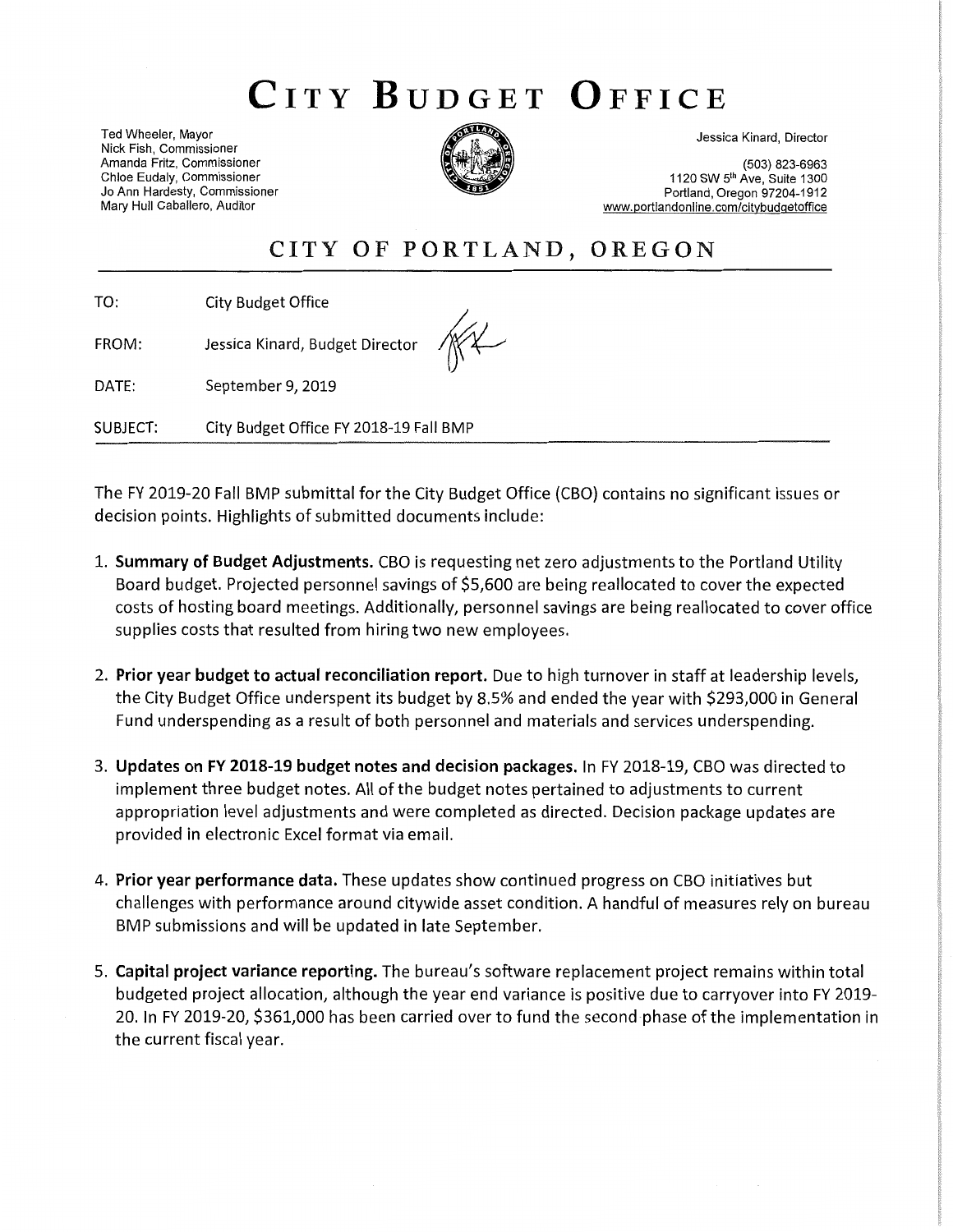## **BO - City Budget Office DP Type Technical Adjustments**

## **Request Name:** 9346 -CBO Technical Adjustments

### **Package Description**

CBO is requesting net zero adjustments to the Portland Utility Board budget. Projected personnel savings of \$5,600 are being reallocated to cover the increased costs of hosting board meetings. Additionally, personnel savings are being reallocated to cover office supplies costs that resulted from hiring two new employees.

### **Service Impacts**

While these adjustments are primarily technical, realigning these resources to support PUB staff and food costs enables the Portland Utility Board to more effectively represent Portlanders in their oversight of the City's utility bureaus.

### **Equity Impacts**

Included in CBO's Racial Equity Plan is the goal of hosting PUB meetings in different geographic locations across the City with the intent of increasing participation of under represented communities. This realignment supports this goal by ensuring that there are sufficient resources to host PUB meetings in a variety of venues.

### **CBO Analysis**

|                                        | 2019-20 FALL Requested Adj | 2019-20 FALL CBO Adj | 2019-20 FALL Recom Total |          |
|----------------------------------------|----------------------------|----------------------|--------------------------|----------|
| <b>External Materials and Services</b> | 4.900                      |                      |                          | 0        |
| Internal Materials and Services        |                            | 700                  |                          | $\Omega$ |
| Personnel                              | $-5.600$                   |                      |                          | 0        |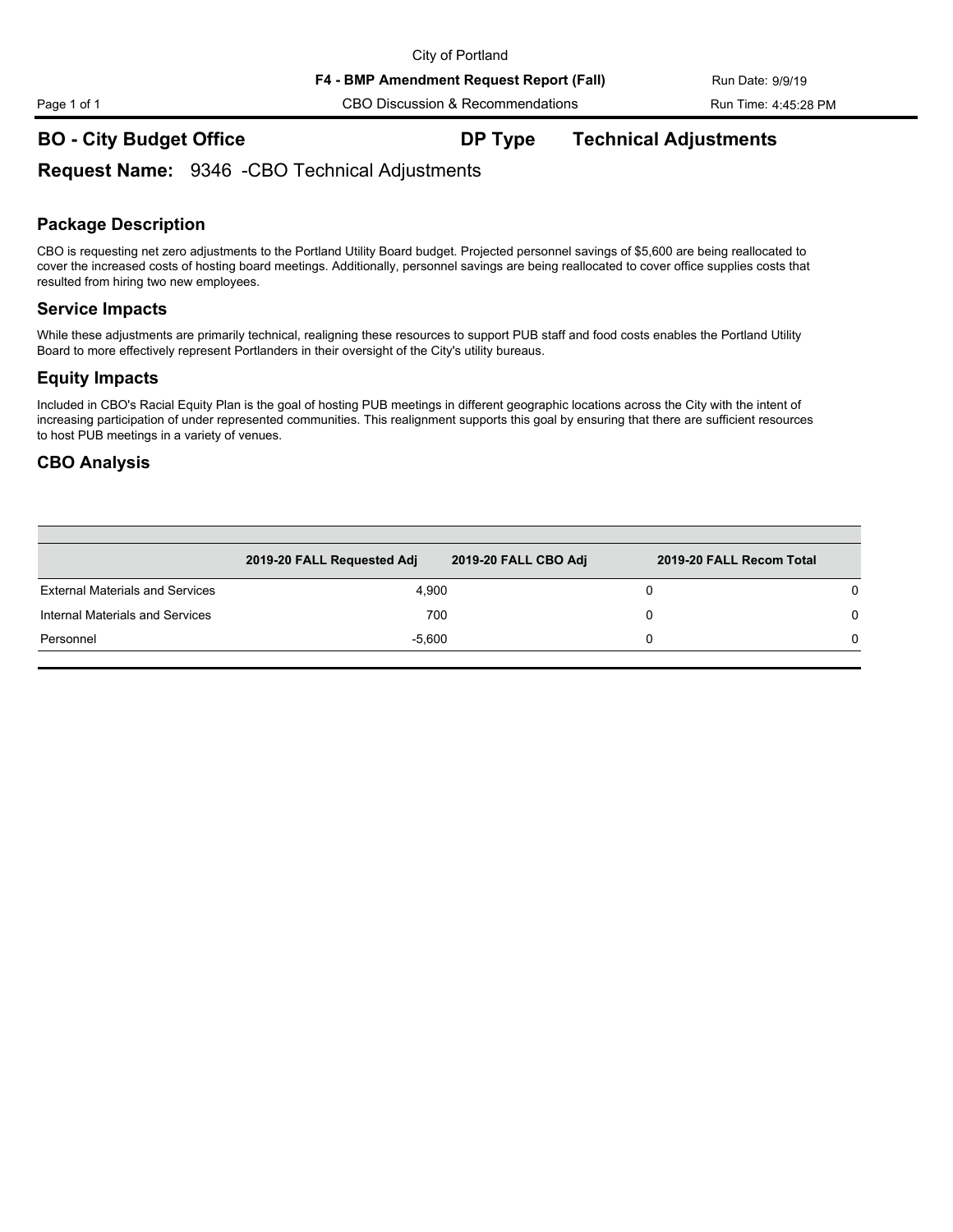## **100 - General Fund**

| <b>EXPENDITURES</b>                    | <b>2018-19 Revised</b><br><b>Budget</b> | <b>2018-19 Actuals</b> | Percent of<br><b>Actuals to</b><br><b>Revised</b> |  |
|----------------------------------------|-----------------------------------------|------------------------|---------------------------------------------------|--|
| Personnel                              | 2,030,338                               | 1,946,840              | 95.89%                                            |  |
| <b>External Materials and Services</b> | 394,333                                 | 248,147                | 62.93%                                            |  |
| Internal Materials and Services        | 365,249                                 | 358,810                | 98.24%                                            |  |
| Capital Outlay                         | 691,883                                 | 634,302                | 91.68%                                            |  |
| <b>TOTAL EXPENDITURES</b>              | 3,481,803                               | 3,188,100              | 91.56%                                            |  |
| <b>REVENUES</b>                        | <b>2018-19 Revised</b><br><b>Budget</b> | <b>2018-19 Actuals</b> | Percent of<br><b>Actuals to</b><br><b>Revised</b> |  |

|                                   | <b>Duaget</b> |         | <b>Revised</b> |  |  |
|-----------------------------------|---------------|---------|----------------|--|--|
| <b>General Fund Discretionary</b> | 1,268,939     |         | 0%             |  |  |
| Interagency Revenue               | 236,492       | 143.899 | 60.85%         |  |  |
| General Fund Overhead             | 1.976.372     |         | $0\%$          |  |  |
| <b>TOTAL REVENUES</b>             | 3,481,803     | 143,899 | 4.13%          |  |  |

## **Expenditure Discussion**

CBO ended the year with \$293,000 in General Fund underspending. Due to high turnover in staff, the City Budget Office underspent its budget by 8.5%. Personnel costs and materials services costs were below budget as a result of vacancies at the leadership level and staff turnover. For example, travel, education and office supplies were underspent by a significant amount. In addition, the service agreement costs associated with the City's budget system were included as part of the project costs during the first year of the implementation, resulting in underspending in professional services - the line item in which this expense is typically booked.

## **Revenue Discussion**

The City Budget Office receives interagency revenues from the Portland Water Bureau and the Bureau of Environmental Services, which fund the costs of the supporting the Portland Utility Board. Interagency revenues are based upon reimbursement for the actual costs of personnel and materials services costs. Due to turnover in the PUB analyst position and the delay in hiring the replacement, this program cost less and thus resulted in lesser interagency revenues. Additionally, due to internal CBO staff turnover, CBO failed to adequately bill the utility bureaus for approximately \$60,000 in indirect costs budgeted and incurred throughout the year. This payment to the General Fund will be trued up during FY 2019-20.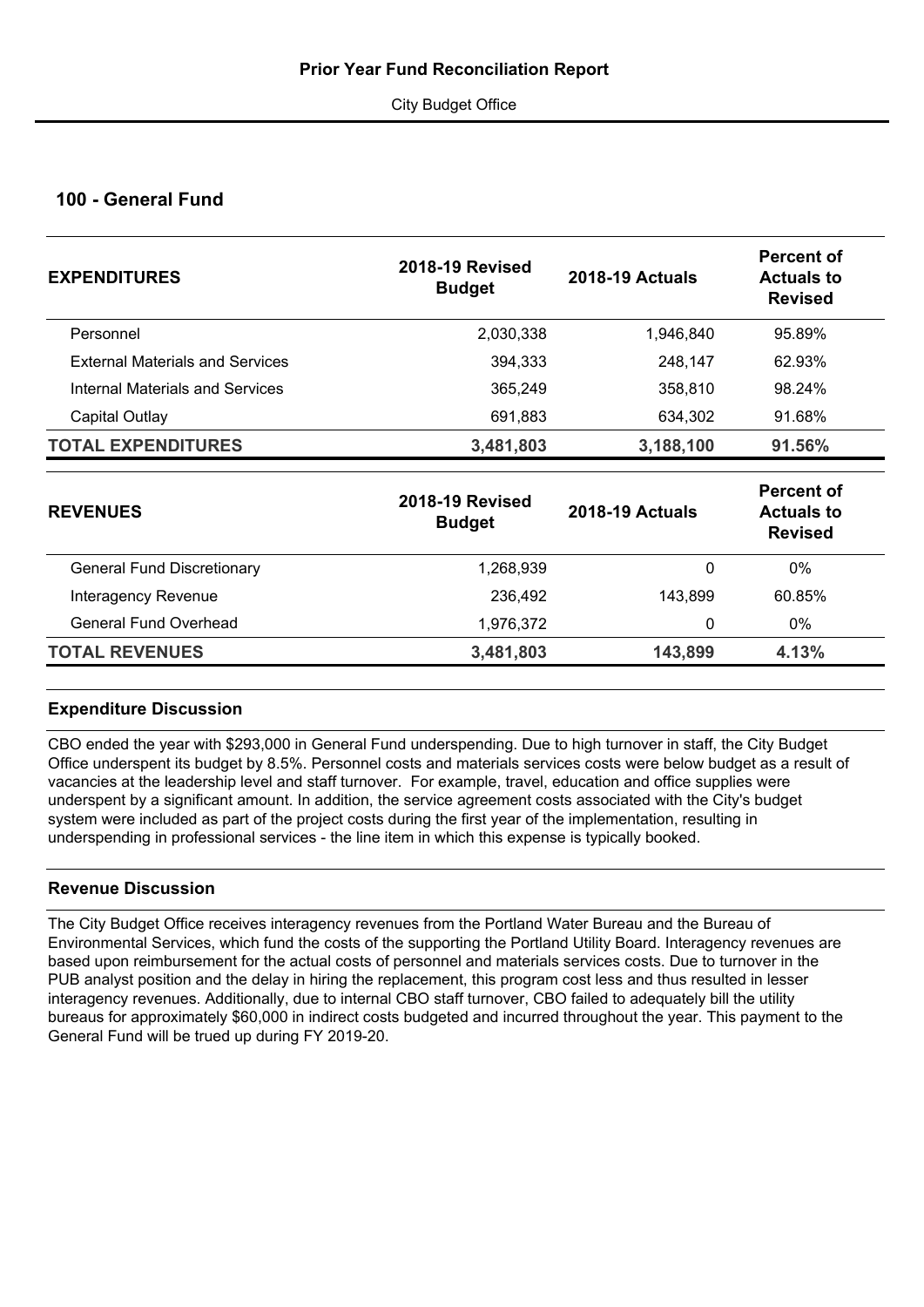## FY 2018-19 Budget Note Update

## **City Budget Office**

## Fiscal Sustainability Bridge

**Date of Budget Note:** July 1, 2018 in FY 2018-19 Adopted Budget

**Budget Note Title:** Fiscal Sustainability Bridge

**Budget Note Language:** City Council directs the City Budget Office (CBO) to reduce the FY 2019-20 Current Appropriation Level ongoing targets for all General Fund bureaus by 1.0%. In advance of the FY 2019-20 budget process, bureaus are directed to identify efficiencies, organizational changes, and other cost-saving ideas that achieve the necessary savings without reducing front-line services. Bureaus should identify those savings in their budget requests. Bureaus unable to identify the savings may request additional ongoing funding in FY 2019-20.

**Summary Status:** Complete

**Budget Note Update:** September 9, 2019

Ongoing Current Appropriation Level targets for General Fund bureaus were reduced by 1% in their FY 2019-20 budgets. Most bureaus were able to identify efficiencies, organizational changes, and other cost-saving ideas in order to achieve the necessary savings without reducing front-line services. The Joint Office of Homeless Services, Portland Fire and Rescue, and the Police Bureau requested funding in FY 2019-20 to restore all (in the case of the Joint Office) or a portion of the reductions. Additionally, the longer term operational impact of absorbing the reduction in some bureaus may require monitoring over the course of FY 2019-20.

## General Fund Contingency

**Date of Budget Note:** July 1, 2018 in FY 2018-19 Adopted Budget

**Budget Note Title:** General Fund Contingency

**Budget Note Language:** Council directs the City Budget Office to increase the Current Appropriation Level for the General Fund Contingency to \$3.0 million in FY 2019-20.

**Summary Status:** Complete

**Budget Note Update:** September 9, 2019

The City Budget Office budgeted the Current Appropriation Level for the General Fund Contingency at \$3.0 million in FY 2019-20. Through Council action, the Adopted Budge includes a one-time reduction of unrestricted contingency.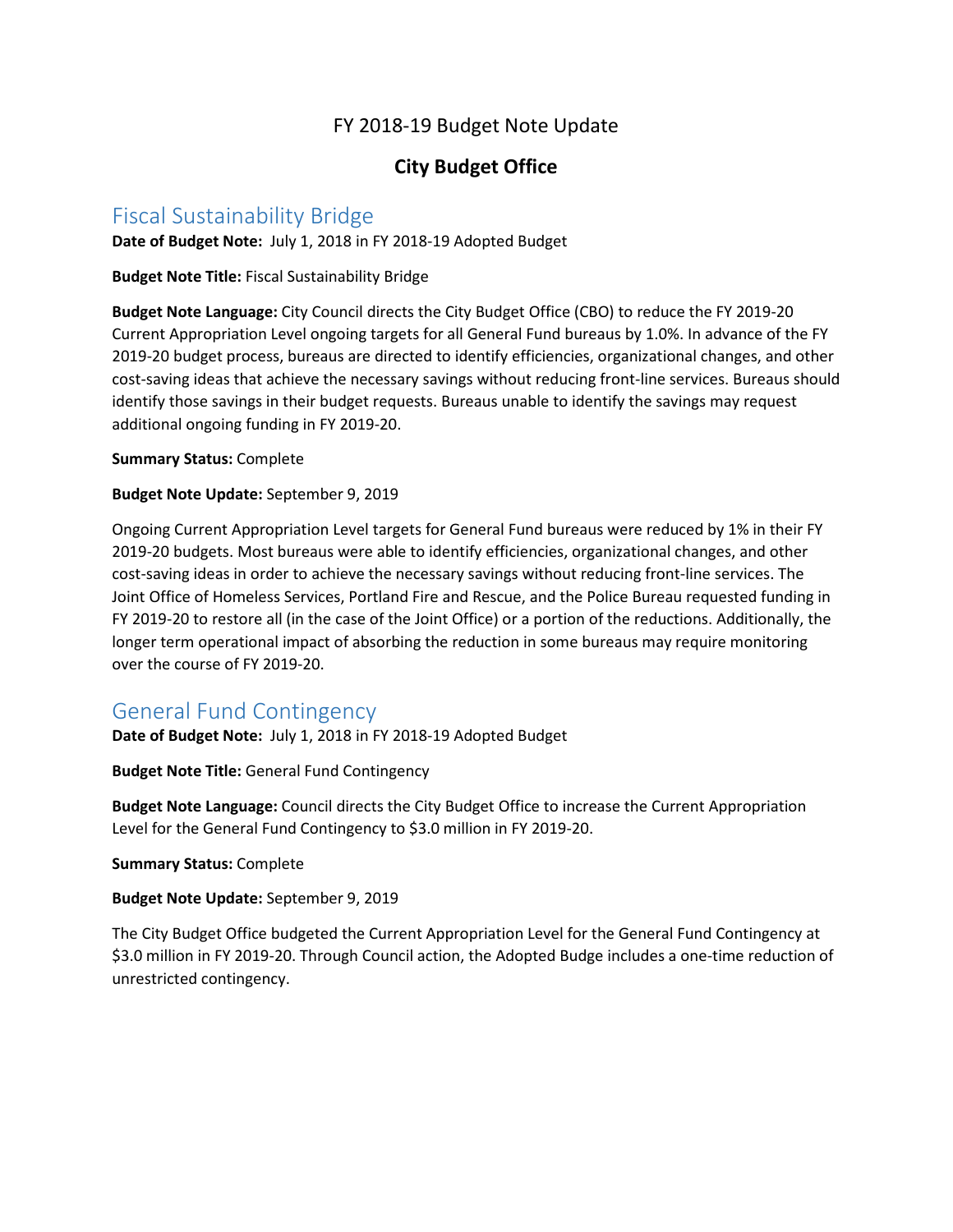## Funding for Parks Vision Plan

**Date of Budget Note:** July 1, 2018 in FY 2018-19 Adopted Budget

**Budget Note Title:** Funding for Parks Vision Plan

**Budget Note Language:** Council directs the City Budget Office to increase the Portland Parks & Recreation Current Appropriation Level by \$275,000 on a one-time basis in FY 2019-20 to fund the second year of the Parks Vision planning process.

**Summary Status:** Complete

### **Budget Note Update:** September 9, 2019

The City Budget Office increased the Current Appropriation Level for Portland Parks & Recreation's budget by \$275,000 on a one-time basis in FY 2019-20 to fund the second year of the Parks Vision planning process.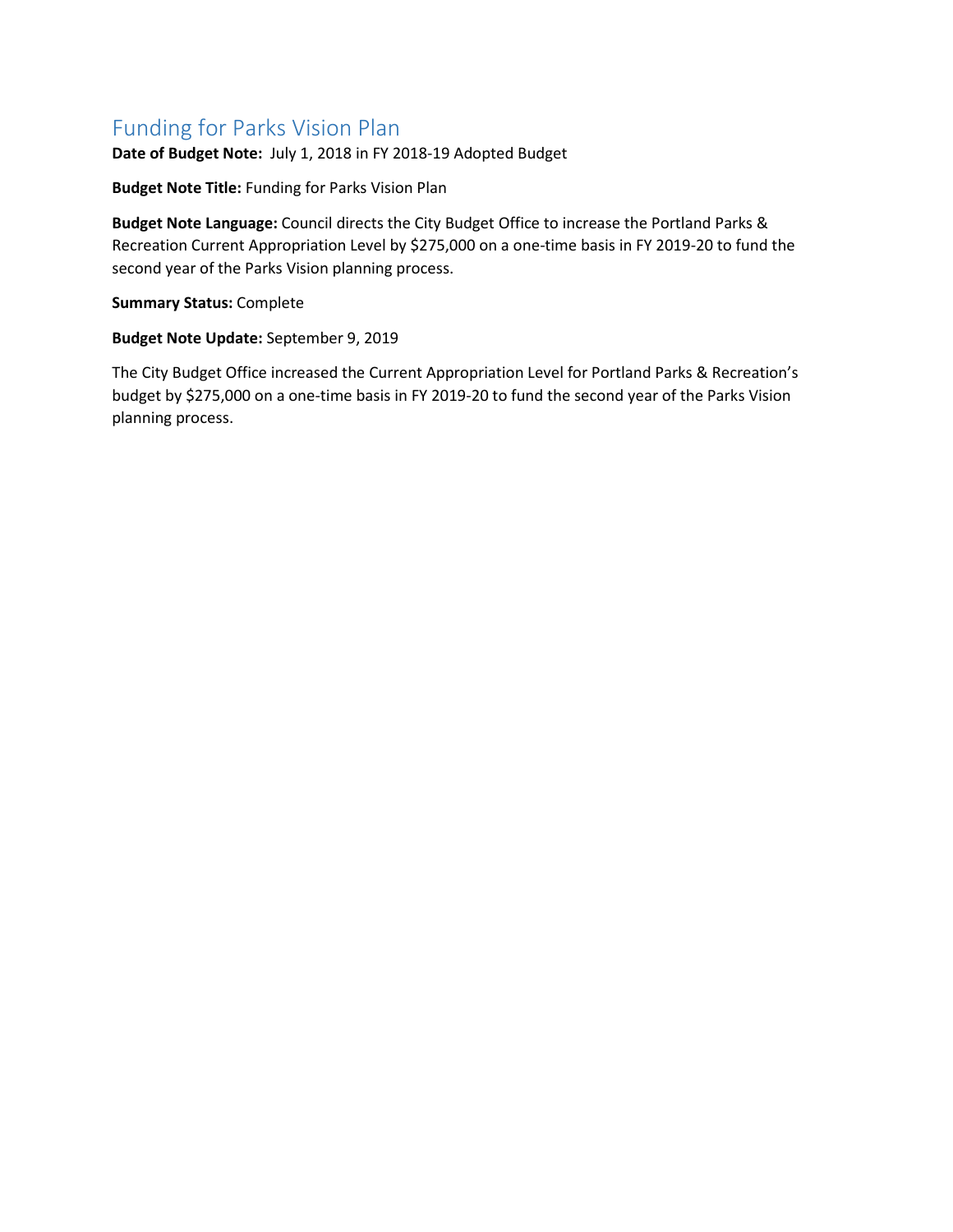#### **Bureau Performance Narrative**

#### Percentage of City KPMs with positive year-over-year results:

As this measure relies on the reporting of key performance measures from across the City, CBO must wait until bureaus submit their Fall BMP materials to calculate the aggregate, citywide percentage of KPMs that have had positive results. CBO will thus update this measure once Fall BMP submissions are complete.

Citywide annual repair, rehabilitation, and replacement funding gap: The annual funding gap increased significantly between 2017 and 2018 from an estimated gap of \$310 million per year in 2017 to an estimated gap of \$427.8 million in 2018. This increase does not reflect a rapid deterioration of City assets, but rather, the funding gap increase results from the inclusion of additional assets as part of the calculation. Specifically, the 2018 fund gap estimate includes approximately \$40 million in additional street and curb costs and \$20 million in traffic signal costs. The funding gap for assets owned by the Bureau of Environmental Services increased by \$16.4 million as a result of having incomplete condition data for the wastewater treatment systems. The goal of erasing the gap by 2025 is likely unattainable unless there is even more significant investments in infrastructure maintenance over the next 10 years. Several years ago, Council approved a change to financial policies to allocate 50% of available one-time General Fund resources to infrastructure maintenance. This policy change has slowed the rate of growth of the gap, but has yet to reverse the trend. A newer effort - Build Portland - was announced as part of the FY 2017-18 budget with the expectation to fund \$600 million for the City's infrastructure maintenance and replacement needs over the next 20 years. In FY 2017-18, 24 projects were submitted for funding and eight projects were selected for Build Portland funding using a version of the Capital Set scoring tool. Together, the projects total \$49 million (\$34 million in transportation projects and \$15 million in Parks projects). While these efforts should slow the rate of growth of the funding gap, further measures will be necessary to achieve a sustainable level of service in the long term.

#### Customer service rating:

CBO recently conducted its customer service survey, following the conclusion of the FY 2019-20 budget development process. This survey indicated a slight decrease in the customer service rating from a score of 3.48 for the FY 2018-19 process to 3.28 for the FY 2019-20 process. While CBO continues to strive to provide strong customer service, it was to be expected that the FY 2019-20 process would be more challenging as a result of several significant changes. In FY 2019-20, CBO implemented a new budget software system, replacing a prior system that had been used for over ten years. Additionally, CBO led to the transition to 'program offer budgeting' and 'directions to develop', both of which marked significant process changes. This slight decrease in customer service likely reflects that challenges of implementing these changes.

In addition to this customer service rating, the survey also included several questions that will CBO evaluate how best to support bureaus in their use of the new budget system and program offer budgeting. To address these concerns, CBO has begun to identify areas for improvement and to craft solutions that will be incorporated into FY 2020-21 budget process. One measure change to note for CBO is the deactivation "Percentage of GATR action items implemented" measure due to lack of convening these performance management meetings in FY 2018-19 and none scheduled for FY 2019-20. CBO previously supported the Government Accountability, Transparency and Results (GATR) sessions on topics of interest to the Mayor with the goal of improving critical services to the public. GATR sessions developed action items to address challenges; this measure tracked the program's effectiveness at driving change in these areas. In FY 2019-20, CBO plans to support use of performance data through other initiatives, including coordination of the City's involvement in the What Works Cities program, which provides technical assistance across a host of evidence-based practices. CBO also will promote the use of results from the 2019 Portland Insights Survey in FY 2019-20, and continue to support bureaus' performance management efforts as part of the annual budget process.

#### Citywide asset condition summary:

As with CBO's measure on the citywide repair, rehabilitation and replacement funding gap, the percent of the total value of assets in the City that are in good or better condition declined in FY 2018-19. This is a result of challenges to adequately fund comprehensive asset maintenance as well as bureaus being able to more accurately assess their asset condition and needs. The City is working to reverse this trend: Build Portland was announced as part of the FY 2017-18 budget with the expectation to fund \$600 million for the City's infrastructure maintenance and replacement needs over the next 20 years. In addition, the Bureau of Revenue and Financial Services – in partnership with CBO – is in the process of updating the City's financial and capital planning policies with the goal of highlighting and facilitating solutions to medium- and long-term asset financing needs. Finally, the Citywide Asset Managers Group (CAMG) meets regularly and continues to look for ways to improve asset maintenance practices and opportunities.

General Fund Excess Ending Balance: The amount of available General Fund excess ending fund balance is affected by bureaus' needs to carryover funds for prior year encumbered services. The amount of encumbrance carryover required is determined through Fall BMP requests. Thus, CBO cannot update this number until CBO receives Fall BMP requests from bureaus. CBO anticipates updating this figure by the end of September.

#### CBO budget process work products website views:

In FY 2018-19, the 'FY 2019-20 CBO Reviews' category of CBO's website received significantly more views than in last year specifically and the average number of views. This appears to be the result of more external visits to CBO's analysis: in calendar year 2018 CBO Requested Budget Reviews increased received 10,226 external website views versus 27,616 external website views year to date in 2019. The 4-year average number of external views is approximately 18,000. Internal views (i.e. views by City staff) remain consistent at approximately 2.500. The CBO continue to look for opportunities to improve the readability and relevance of its analysis.

| <b>Kev Performance Measures</b> | <b>Measure Type</b><br><b>Name</b> | FY 2016-17<br><b>Actuals</b> | FY 2017-18<br><b>Actuals</b> | FY 2018-19<br>Target | FY 2018-19<br>Actuals | FY 2019-20<br>Target | <b>Strategic</b><br>Target | <b>Details</b> |
|---------------------------------|------------------------------------|------------------------------|------------------------------|----------------------|-----------------------|----------------------|----------------------------|----------------|
|---------------------------------|------------------------------------|------------------------------|------------------------------|----------------------|-----------------------|----------------------|----------------------------|----------------|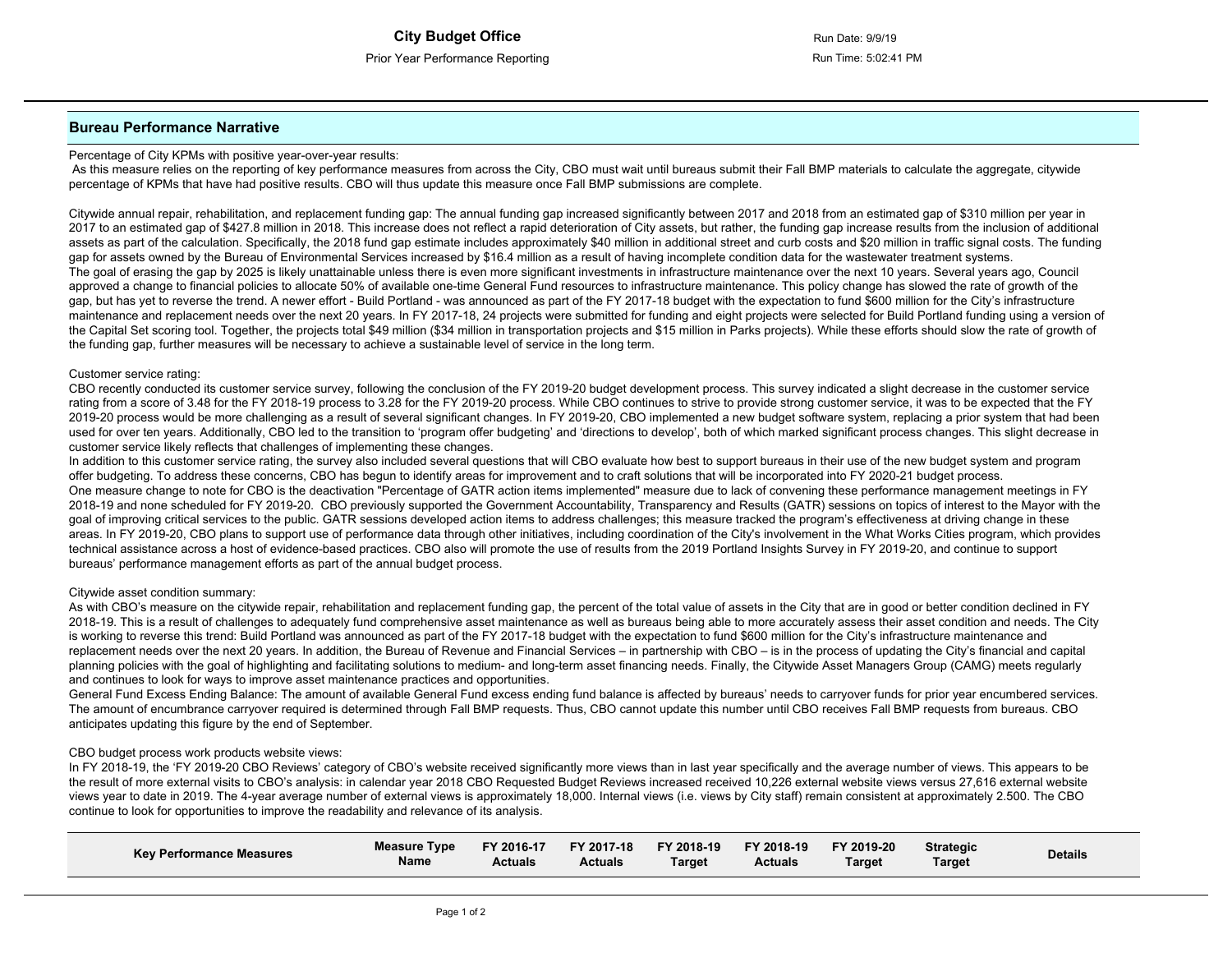**City Budget Office** Run Date: 9/9/19

Prior Year Performance Reporting **Run Time: 5:02:41 PM** 

| BO 0001 | Percentage of City KPMs with positive<br>year-over-year results        | <b>OUTCOME</b>                     | 45%                          | 21%                          | 48%                         | $\mathbf 0$                  | $\mathbf 0$                 | 100%                              | This measure will be<br>updated once bureaus<br>have submitted<br>performance data in the<br>Fall BMP.                                                                                                                                                                                       |
|---------|------------------------------------------------------------------------|------------------------------------|------------------------------|------------------------------|-----------------------------|------------------------------|-----------------------------|-----------------------------------|----------------------------------------------------------------------------------------------------------------------------------------------------------------------------------------------------------------------------------------------------------------------------------------------|
| BO_0003 | Annual repair, rehabilitation, &<br>replacement funding gap (Citywide) | <b>OUTCOME</b>                     | \$287.900.000                | \$310,000,000                | \$311,000,000               | \$427,800,000                | \$310,000,000               | $\mathbf 0$                       | The annual funding gap<br>increased significantly<br>between 2017 and<br>2018. This increase<br>does not reflect a rapid<br>deterioration of City<br>assets, but rather, the<br>funding gap increase<br>results from the<br>inclusion of additional<br>assets as part of the<br>calculation. |
| BO 0005 | Customer service rating (4 pt scale)                                   | <b>OUTCOME</b>                     | N/A                          | 3.48                         | 4.30                        | 3.28                         | 3.00                        | 4.00                              | <b>Customer Service</b><br>ratings were relatively<br>high, but decreased<br>from prior years, likely<br>due to several notable<br>changes in the budget<br>process.                                                                                                                         |
| BO_0008 | CBO budget process work products<br>website views                      | <b>OUTPUT</b>                      | 42.669                       | 55,990                       | 45,000                      | 31,326                       | 50,000                      | 90,000                            | Both the number of<br>internal and external<br>views of CBO work<br>products increased.                                                                                                                                                                                                      |
|         | <b>Other Performance Measures</b>                                      | <b>Measure Type</b><br><b>Name</b> | FY 2016-17<br><b>Actuals</b> | FY 2017-18<br><b>Actuals</b> | FY 2018-19<br><b>Target</b> | FY 2018-19<br><b>Actuals</b> | FY 2019-20<br><b>Target</b> | <b>Strategic</b><br><b>Target</b> | <b>Details</b>                                                                                                                                                                                                                                                                               |
| BO_0009 | Citywide asset condition summary                                       | <b>OUTCOME</b>                     | 72%                          | 67%                          | 75%                         | 66%                          | 100%                        | 0                                 | Asset condition slightly<br>decreased as a result of<br>additional assets being<br>included in bureaus'<br>inventories.                                                                                                                                                                      |
| BO_0010 | General Fund Excess Ending Balance<br>(forecast accuracy)              | <b>OUTCOME</b>                     | \$11,200,000                 | N/A                          | \$10,000,000                | 0                            | \$10,000,000                | $\mathbf 0$                       | This measure will be<br>updated once bureaus<br>have submitted<br>carryover requests in<br>the Fall BMP.                                                                                                                                                                                     |